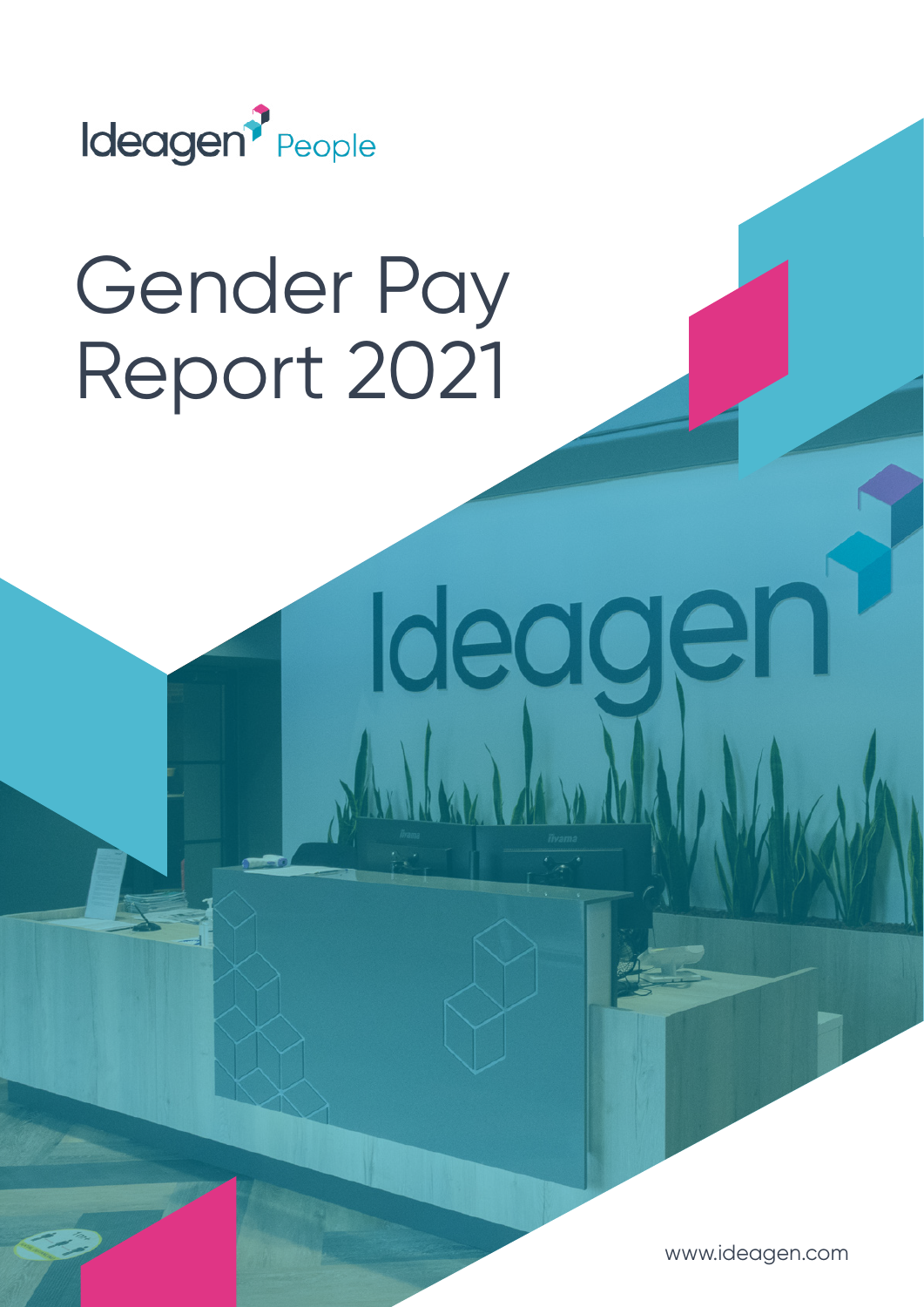### Introduction



*Ben Dorks Chief Executive Officer*

#### A message from Ben...

At Ideagen, our best asset is our people. We are committed to building a diverse and inclusive workforce, enabling all of our people to thrive, regardless of gender, ethnicity or background.

We have seen rapid company growth in recent years and have exciting plans to continue this into the future. However, a critical part of our growing success is becoming a more diverse organisation with a truly inclusive culture, to help us innovate and deliver for our people, customers and investors. We are deeply committed to continuously improving the diversity and inclusion at Ideagen, inspiring an environment where all of our people are empowered to be their best, both professionally and personally.

In August 2021, I was extremely proud to welcome our first ever Chief People Officer, Louise Tommasi into the business. As part of my executive team, Louise plays a key role in empowering our teams to deliver our diversity and inclusion agenda by developing our people strategy to attract, retain and develop the best talent.

Although this report shows that we do have a pay gap in the business; I am reassured that this isn't a case of unequal pay for doing similar roles. When we look at the gap within the first three quartiles, the gap is less than 3%, in favor of women in first two quartiles.

Sadly however, in our industry, we still see a gender imbalance weighted in favour of men in more senior and technical roles. Our employee gender split has remained at similar levels to last years report, and while we recognise that this is reflective of the industry, we are committed to taking meaningful action at board level to address this gap.

We know there are no overnight fixes, but vastly improving this lack of representation matters to us and it is incumbent on us on a company to address those challenges and make a positive change.

**I can confirm that our data has been calculated according to the requirements of the Equality Act 2010 (Gender Pay Gap Information) regulations 2017.**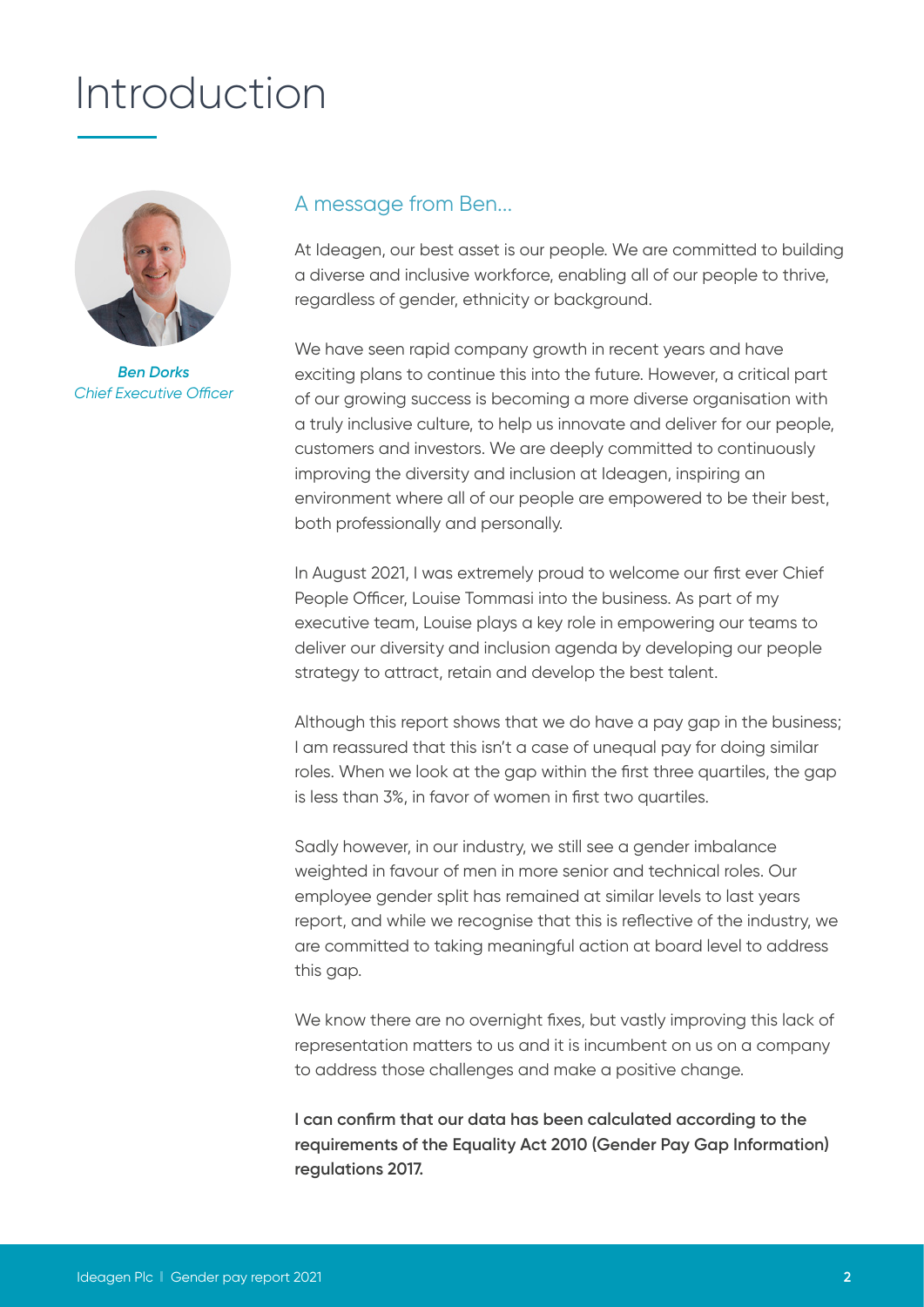

*Louise Tommasi Chief People Officer*

#### A message from Louise...

As Ideagen's first Chief People Officer, I am pleased to publish our 2021 Gender Pay Report. The report shows that there is still work to do to narrow our pay gap but I'm proud to launch our ambitious people plan for this year, noting our ambition and targets for addressing gender balance.

As a business, we have aspiring growth plans but fundamental to this is broadening and diversifying our talent pools, which we believe is more than just knowledge and skills, but the person behind the role too.

Our mean gender pay gap remains at a similar levels to last year, but we are absolutely committed to deepening our understanding of why we have these gaps, thoroughly analysing our workforce data for these particular areas.

In the next 12 months, we have set out an ambitious people plan, including the relaunch of our future careers schemes, talent processes and the launch of our diversity and inclusion strategy.

We really do put our people firmly at the top of our agenda and our approach to talent is to bring people into the business that have the same ambitions as us, with the potential to grow as we do. As part of this report, I am thrilled to share case studies from some of our fantastic female talent which truly underpins our ambitions.

In the last year, we have also seen a larger proportion of female hires in management or highly technical roles, including Head of UX and Head of Support. We hope that by continuing to embrace new practices, we will continue this upward trend and reach gender pay equality.

Finally, we continue to take the steps in the right direction but I am truly delighted to lead Ideagen's people strategy to be a force for positive change, making real and tangible differences into the future.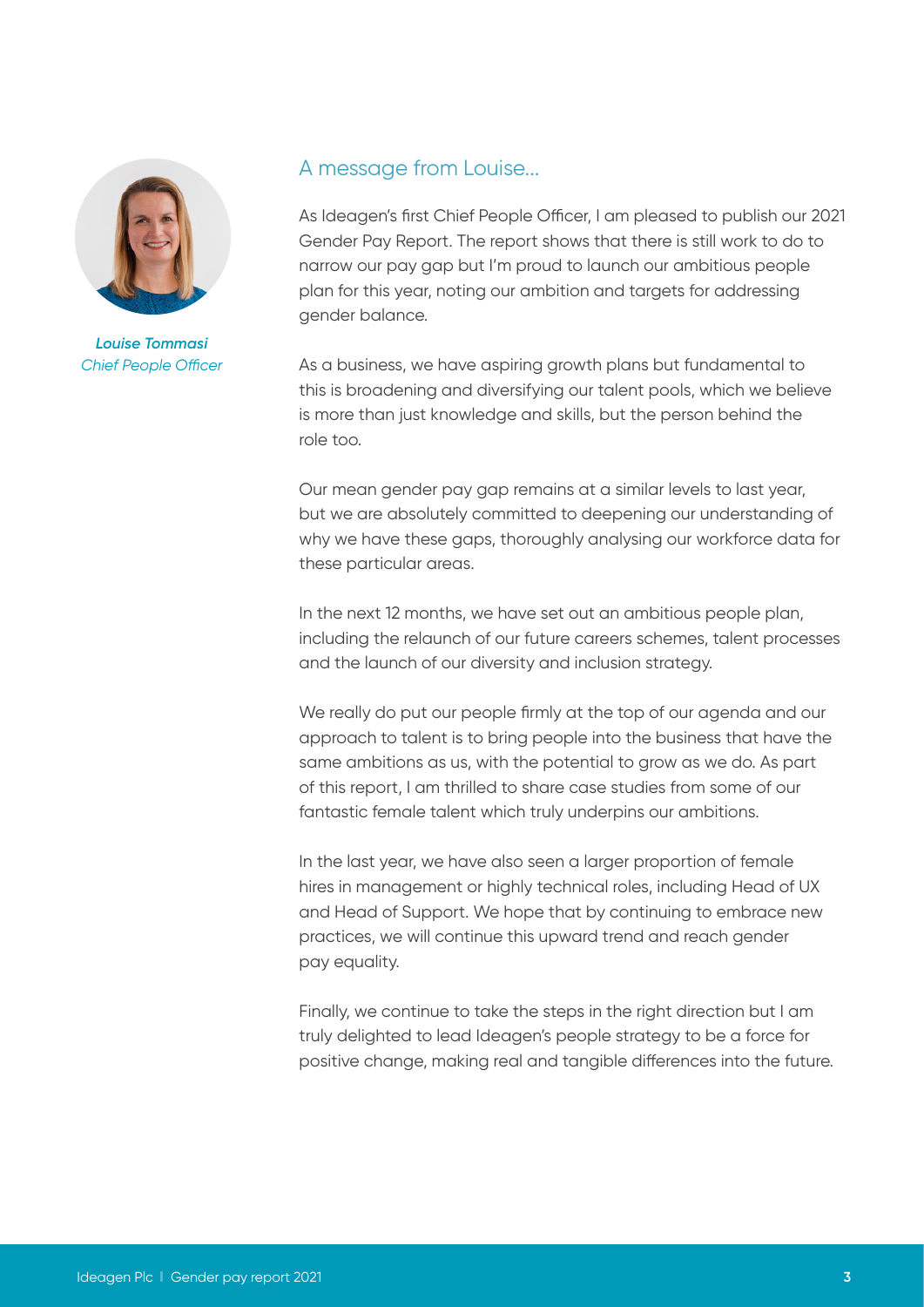



*The figures set out above have been calculated using the standard methodologies used in the Equality Act 2010 (Gender Pay Gap Information) Regulations 2017.*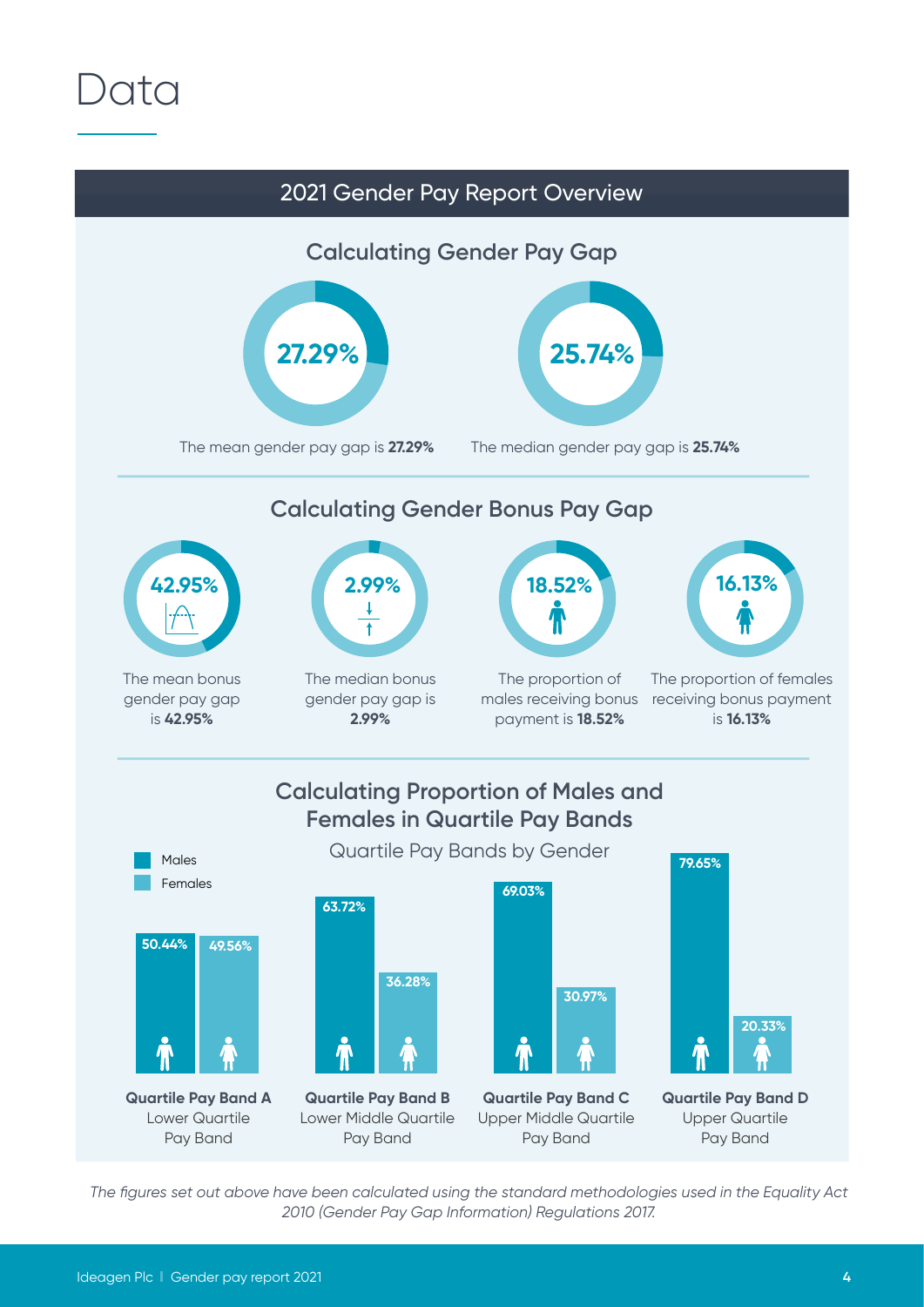### Case Studies

#### Bethany Pass - Technology Solutions Apprentice

### **"**

I joined Ideagen as a degree apprentice in October 2020, as the only female in the cohort of eight.

Since joining Ideagen I have been given the opportunity to experience three different teams within the Technology department to help me to expand my skillset and explore my career options. The mentoring I received from these teams was so useful to helping build my confidence and supporting my learning.

Not only has Ideagen supported my development within the workplace, it has also given me the opportunity to complete the Digital Technology Solutions (Software Engineer) degree apprenticeship at Nottingham Trent University. Completing this will give me the best chance possible to further my career in technology at Ideagen. I receive great support from the business including off the job hours, to ensure I have the time I need to complete my studies, alongside working full time.

Ideagen's flexible attitude to homeworking has allowed me to manage my time better and create a healthy work life balance. I also really appreciate Ideagen's community-centered culture which has given me the opportunity to get involved in a number of outreach projects. This includes working with Autism East Midlands to support a group of eight students in designing their own wellbeing application. I also played and continue to play a key role in the launch of Ideagen's Think Big campaign, which promotes apprenticeships as a route into employment, while hopefully encouraging more young women into tech careers.

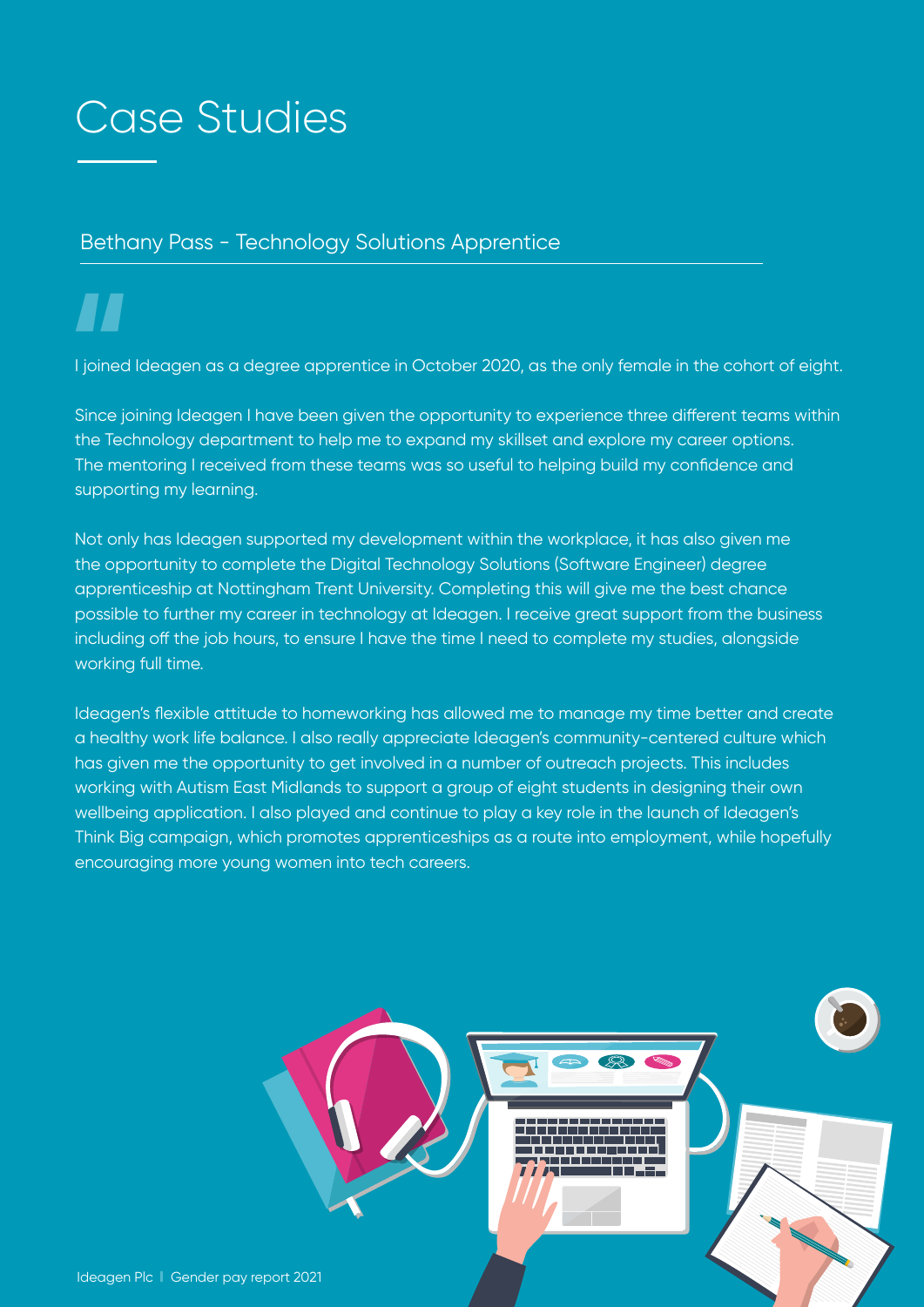Although I am relatively new, I was attracted to Ideagen by the reputation it has within education as a company that really cares about young people and their futures. Even before I joined, Ideagen had participated in many years of careers and school activity in the community and it was important to me to join a respected and admired business that was known for making a positive change in this space. **Althoug**<br>
as a coll<br> **deager** 

As Ideagen grows, I know that myself and my role will grow too. I have a sense of a career plan and I know that myself and my role will grow as the business grows. Alongside a clear career development plan, I am learning how to operate globally and more strategically, which is rewarding and enabling. I attended the Ideagen leadership academy and have challenged myself and developed my skills as a result of that. I really enjoy knowing that we have lots of development opportunities I can take advantage of.

Since I started at Ideagen, I can't recall a single day that I have felt that my work life balance was becoming negatively affected. This makes it easier for me to manage my health, wellbeing and homelife as I can factor in gym classes or social activities or rests knowing that it is my time, which in turn makes me a happy employee as I am looking after myself and not heading for a burnout.

#### Marie Riley - Head of Internal Audit & Risk

# **CONSUMPLE**

One of the key attractions for me to Ideagen was the real understanding of my need to balance home and work life.

Being able to work part time alongside hybrid working has enabled me to support my family while pushing forward in my career journey. Ideagen is also culturally a fantastic place to work. I've been given the autonomy in my role to positively impact business processes and performance whilst having the support network around me to connect with on challenging areas.